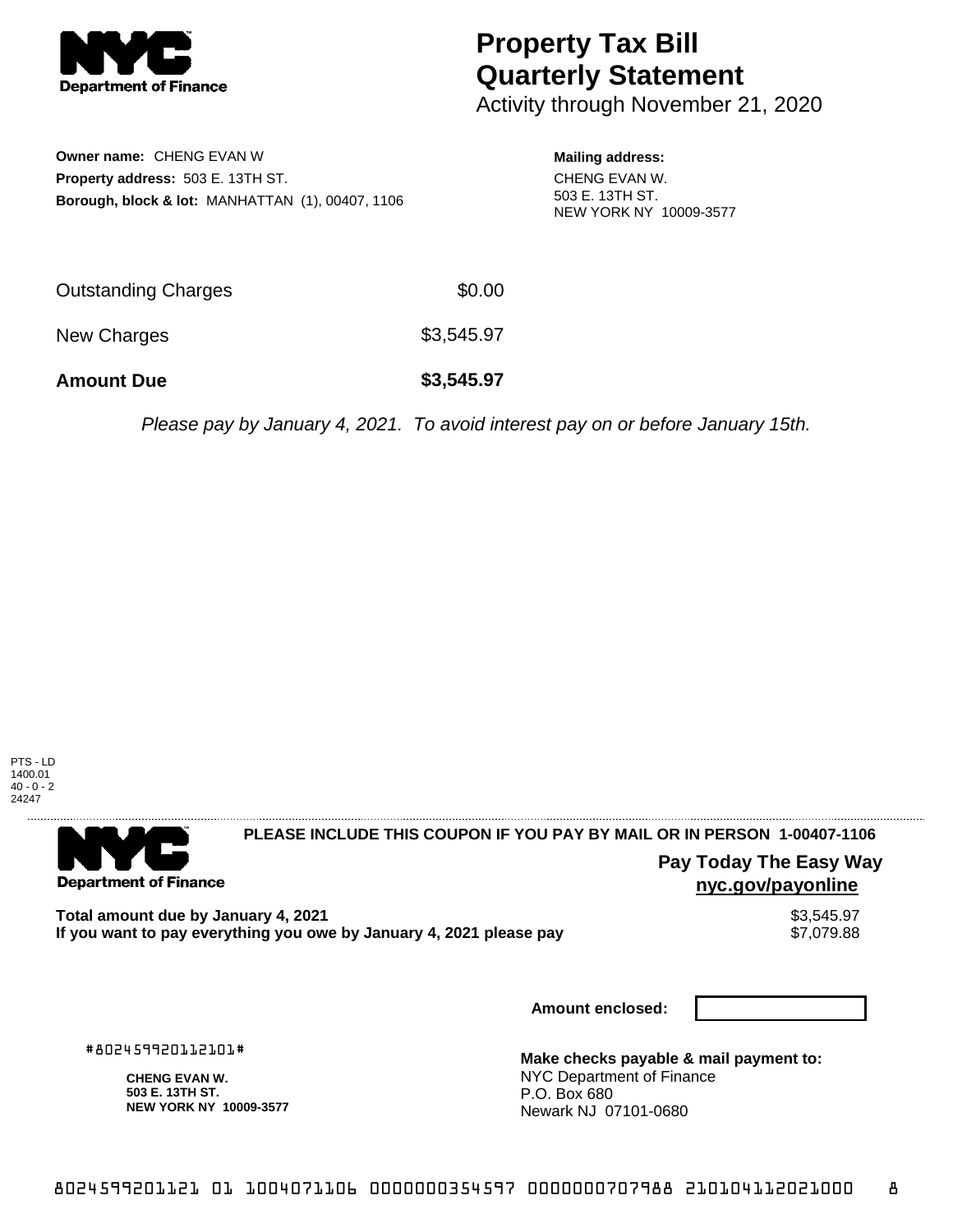

| <b>Previous Charges</b>                                                     |                      |            | Amount                                 |
|-----------------------------------------------------------------------------|----------------------|------------|----------------------------------------|
| Total previous charges including interest and payments                      |                      | \$0.00     |                                        |
| <b>Current Charges</b>                                                      | <b>Activity Date</b> | Due Date   | Amount                                 |
| Finance-Property Tax<br><b>Credit Adjustment</b><br><b>Adopted Tax Rate</b> | 11/17/2020           | 01/01/2021 | \$3,783.53<br>$$-113.94$<br>$$-123.62$ |
| <b>Total current charges</b>                                                |                      |            | \$3,545.97                             |
| <b>Tax Year Charges Remaining</b>                                           | <b>Activity Date</b> | Due Date   | Amount                                 |
| Finance-Property Tax<br><b>Credit Adjustment</b><br><b>Adopted Tax Rate</b> | 11/17/2020           | 04/01/2021 | \$3,783.53<br>$$-113.94$<br>$$-123.62$ |
| Total tax year charges remaining                                            |                      |            | \$3,545.97                             |
| If you want to pay everything you owe by January 4, 2021 please pay         |                      |            | \$7,079.88                             |
| If you pay everything you owe by January 4, 2021, you would save:           |                      | \$12.06    |                                        |
| <b>Overpayments/Credits</b>                                                 | <b>Activity Date</b> | Due Date   | <b>Amount</b>                          |
| <b>Refund Available</b>                                                     |                      | 07/01/2020 | $$-113.94$                             |

| <b>UVEI DAVINGHIJJU GUILS</b>                   | AULIVILY DAIG DUG DAIG | <b>AIIVUIIL</b> |
|-------------------------------------------------|------------------------|-----------------|
| Refund Available                                | 07/01/2020             | $$-113.94$      |
| Refund Available                                | 10/01/2020             | $$-113.94$      |
| Total overpayments/credits remaining on account |                        | \$227.88        |

You must apply for a refund or a transfer of credits resulting from overpayments within six years of the date of **the overpayment or credit. Please note that overpayments and credits are automatically applied to unpaid taxes.**

#### **Home banking payment instructions:**

- 1. **Log** into your bank or online bill pay website.
- 2. **Add** the new payee: NYC DOF Property Tax. Enter your account number, which is your boro, block and lot, as it appears here: 1-00407-1106 . You may also need to enter the address for the Department of Finance. The address is P.O. Box 680, Newark NJ 07101-0680.
- 3. **Schedule** your online payment using your checking or savings account.

## **Did Your Mailing Address Change?**

If so, please visit us at **nyc.gov/changemailingaddress** or call **311.**

When you provide a check as payment, you authorize us either to use information from your check to make a one-time electronic fund transfer from your account or to process the payment as a check transaction.